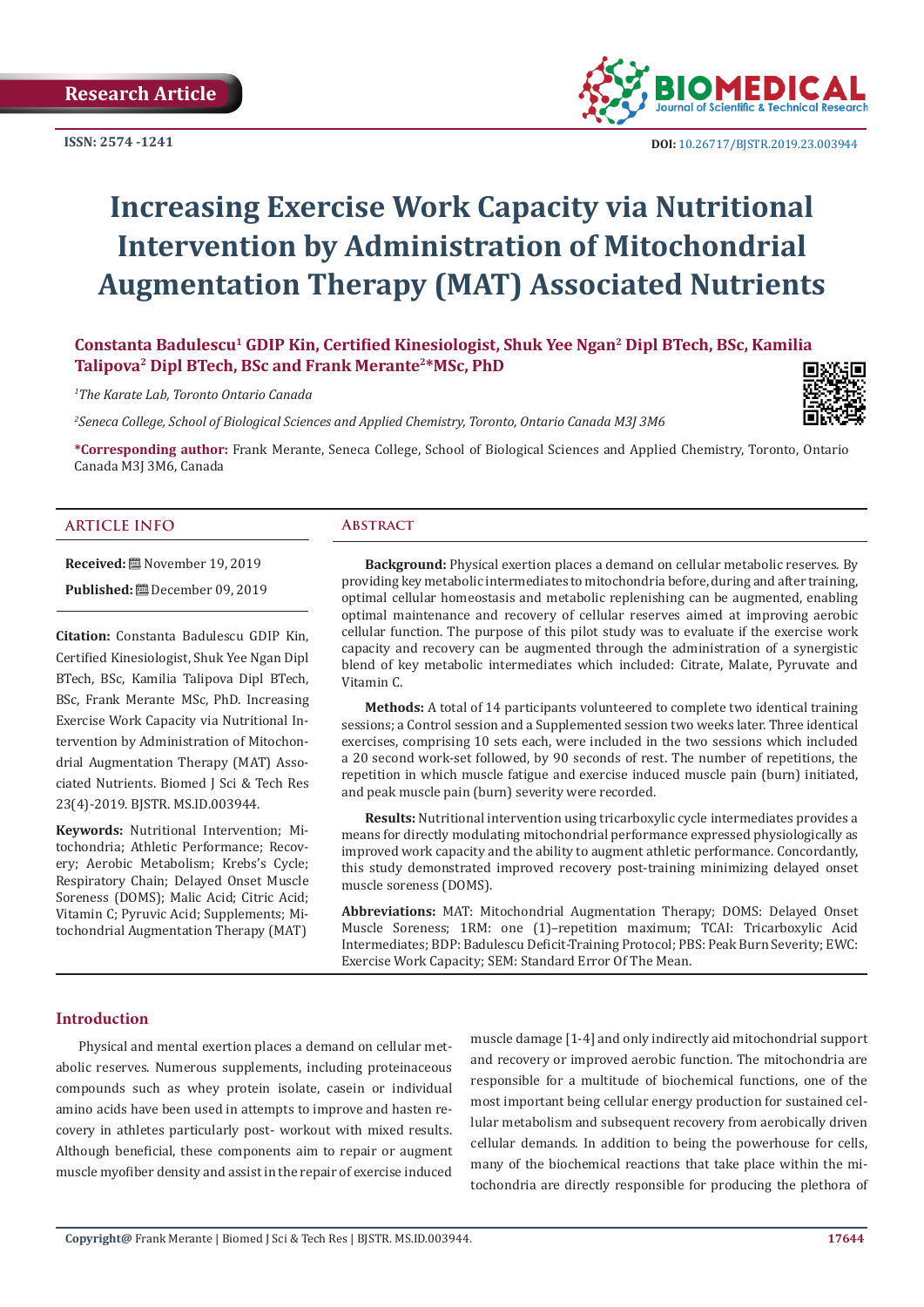metabolic intermediates required to make amino acids and other key anaplerotic biochemical components, many of which are absolutely required, and necessary, for fostering muscle growth and repair. Collectively, these metabolic components are responsible for limiting or reduced delayed onset muscle soreness (DOMS) and increasing strength, endurance and power [5]. By providing key metabolic intermediates for mitochondrial assimilation before, during and after training, may enable optimal cellular homeostasis and provide metabolic replenishing molecules to enable optimal recovery of cellular reserves and maintain aerobic cellular function.

A number of different agents have been suggested to improve or augment performance and mitochondrial function in athletes. These include, but are not limited to supplementary glucose, various amino acids [6-8] (i.e., L- arginine [9], beta-alanine [10,11], citrulline (in the form of citrulline-malate [12,13] or citrulline alone [12,14,15], glutamine [3,16], taurine [17] among other amino acids [18] and/ or a combination of branched-chain amino acids, particularly including L- Leucine [19]. Additional ergogenic and anaplerotic agents have been investigated, including [20-22], pyruvate [23-25], citrate [26-28], or malate [29] alone, creatine [22,30,31] (often in the form of pyruvate-creatine or creatine citrate [32,33], carnitine [34,35], various vitamins [36,37], co- factors [38], and antioxidants [39,40], among many others, particularly plant derived extracts or natural products (for example green tea [41], Cordyceps sinensis and yohimbine [42]) or complex derivatives thereof concocted into fortified beverages with supplementary carbohydrates [28,43] or protein isolates [44]. Additional investigations have explored the augmentation of athletic performance by specifically boosting nitric oxide levels via supplementation with L-arginine [20,45], or indirectly by using an arginine precursor such as citrulline [17] which has been shown to extend time to exhaustion [46]. The beneficial role of these agents has typically been investigated using high dosages of a single agent and defined exercise routines.

Endurance and recovery as exemplified by reduced DOMS has been shown to be improved by supplementing with creatine. Creatine boosts intracellular phosphor-creatine levels and can act as an energy reserve compound improving athletic performance [33,47] when provided at therapeutically significant doses, but may contribute to increased fat and triglyceride levels in supplemented athletes [48]. Similarly, branched-chain amino acids have been shown to improve performance and recovery [49], but not necessarily exercise induced muscle damage [7]. To directly target mitochondria, various individual metabolic intermediates have been tested with varying degrees of success and this mitochondrial augmentation therapy [MAT] has been explored for the improvement of syndromes associated with critical illness, disease states, septic shock fostering mitochondrial resuscitation [50-52]. There remains a need for improved compositions and methods for improving mitochondrial function and post-exertion recovery. This investigation examines the synergistic combination of key metabolic intermediates into a blend to permit direct nutritional intervention aimed at improving exercise capacity and

recovery. This blend included: Citrate, malate and pyruvate in the presence of the cellular antioxidant and potential carnitine cofactor, ascorbate (Vitamin C), to provide an effective combination for athletic support, improved exercise work capacity and recovery.

# **Methods**

# **Participants**

The research activities were approved by Seneca College's Research Ethics Review Board File #16-2. Fourteen healthy individuals (4 men and 10 women) volunteered to participate in this study. Participants ranged in age from 18-61 years old, all physically active and healthy, free of cardiovascular disease or major orthopedic conditions that would limit their abilities to perform the two structured weight training sessions. All subjects, had different levels of cumulative strength training experience, participated in a of minimum two cross training sessions per week for at least two years, and managed to complete all the planned activities of this study. All individuals were experienced in executing the proper technique of the exercises prescribed during the protocol. Each participant was familiar with their one (1) –repetition maximum (1RM). Weights were chosen for everyone based on their selfreported 1RM. Prior to the first session, each person subjected to the protocol, was required to complete a questionnaire describing their fitness goals, training experience and nutritional habits (diet and possible use of supplements).

## **Experimental Design**

### **Orientation and Informed Consent**

Prior to the first exercise session, participants were given an orientation session. The volunteers were informed about the scope of this study: the investigation of physical performance improvement and the possible metabolic effects with the use of a Health Canada approved natural supplement (NPN80070757) containing citrate, malate, pyruvate and ascorbate. The structure of the workout and the testing methodologies were disclosed to the participants. An informed consent form / invitation to participate form was provided to the volunteers. This pilot study was comprised of two phases: The Baseline (the Control Phase) and the Supplemented session (Supplemented Phase). After obtaining face-to-face consent, the participants were instructed to warm up. The pre-exercise preparation consisted of jogging for five minutes on a treadmill at 5 - 6 mph, followed by a five minutes circuit of 10 squats, 10 lunges, and 5 push-ups at a moderate pace with 45 seconds rest in between. The participants (Table 1) were asked to perform physical structured exercise custom developed for this study and termed the Badulescu Deficit-Training Protocol (BDP).

| <b>Table 1:</b> Characteristics of Male and Female Participants. |  |
|------------------------------------------------------------------|--|
|------------------------------------------------------------------|--|

| <b>Variable</b>      | Men | Women |
|----------------------|-----|-------|
| No                   |     | 10    |
| Age (average)        |     | 43.7  |
| Training (Av h/week) | 3 5 |       |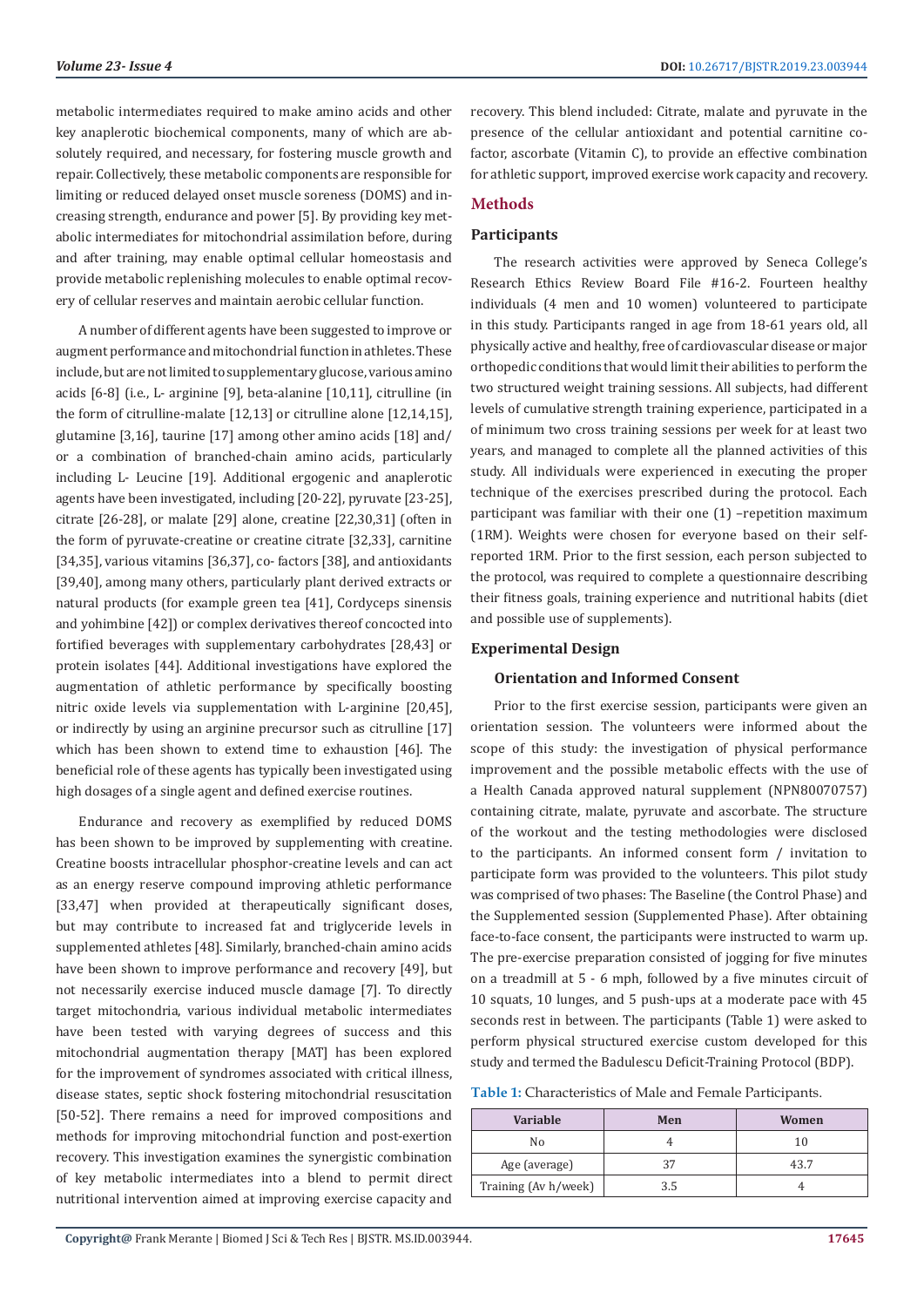The BDP design was aimed to have the participants perform at a high intensity level with anaerobically generated energy. The contribution of the fast-glycolytic system increases rapidly after the 10 seconds of intense exercise. Thus, a greater aerobic demand response was created and some of the fatigue was carried into the subsequent sets, participants experiencing exercise induced muscle pain severity and its onset at different stages as the workout progressed. The protocol consisted of three sections. Each one included one exercise performed for 10 sets of 20 seconds maximal

effort work and 90 second break (Figure 1). The first section consisted of squats aiming to have an average load of 70% of body weight (BW) and 60% of 1 RM (Table 2). Deadlifts were performed in the second section using an identical interval structure. The load used was an average of 70% of BW and 60% of 1 RM. The last part was the floor press exercise. The structure of work sets, and break time was kept, and the weight used was of an average 45% of BW and 45 % of 1 RM.



Figure 1: Exercise protocol for Control and Supplemented testing conditions.

**Table 2:** Percentage of One Repetition Maximum Weight.

| Exercise    | $M\%BW$ | $M\%1RM$ | $W\%BW$ | $W\%1RM$       |
|-------------|---------|----------|---------|----------------|
| Squats      | 65.20   | ჂჂ       | 75.9    | 64.2           |
| Deadlifts   | 67      | ЭZ       | 75.9    | 6 <sub>l</sub> |
| Floor press | 43.8    | 48.05    | 45.6    | 47.28          |

**Kinesiology Data Collection:** Four parameters were recorded and subsequently used in assessing the potential improvement between the Control and Supplemented sessions:

1. Repetitions performed during each set

2. Onset of burn (the moment the individual started to feel "muscle pain")

- 3. Muscle pain (Burn) severity using a pain scale:
- a. 1 No Burn, "at rest early effort"
- b. 2 ONSET, "1st feeling of pain"
- c. 3 MILD, "mild, form maintained"

d. 4 – MODERATE, "it hurts, form impaired"

e. 5 – SEVERE "pain unbearable", "form break down", "must stop"

4. A post-exercise recovery (over a period of 7 days with the same 1 to 5 pain scale).

# **Dosing**

The volunteers who participated in this study supplemented their dietary regime with a Health Canada approved Natural Health Supplement (NPN 80070757) and were assessed before and after their consumption. The conditions of the supplement usage were in accordance with Health Canada Guidance. The supplement was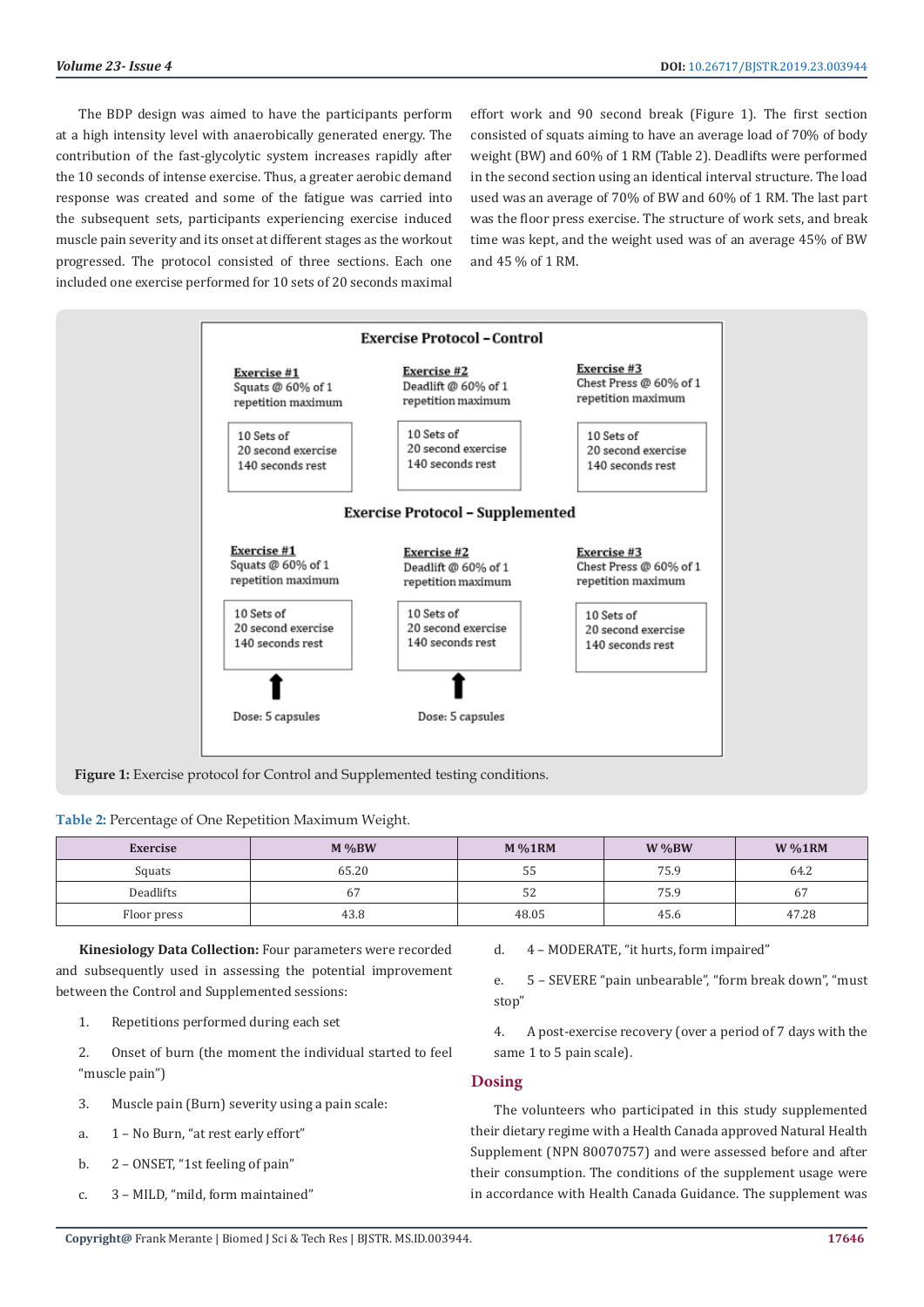used as per the product label. One week following the Control Session, the participants were instructed to take the supplement dispersed throughout the day, before and after their workouts. Smaller athletes  $( \leq 68 \text{ kg})$  took up to 8 capsules a day: 2 in the morning before breakfast, 3 prior to exercise and 3 post exercise. Larger athletes ( $\geq 68$ kg) took up to 10 capsules a day: 4 in the morning before breakfast, 3 before their workouts followed by other 3 capsules. The morning of the session, the subjects took two capsules. Before the Supplemented session, 2 capsules were administered, and the same quantity was maintained throughout. After the first section of BDP, another dose was given to the volunteers. The supplement was taken next after deadlifts part. At the end of the workout the participants were administered another dose.

## **Rest Period**

Between the Control and Supplemented sessions, there was a two weeks rest interval. This was considered an active rest period, trying to simulate real life conditions of an athlete training regimen. The participants were able to participate in the same three group classes during the first week and only two group classes the second week. The third session of the second week was the BDP workout. The post exercise soreness logs were filled out after both sessions, using the 1 to 5-pain scale.

## **Statistical Analysis**

The mean values, standard deviation and standard error of the mean (SEM) were calculated for the Control exercise results vs. the Supplemented exercise results. This was performed in four groups:

## **Group 1. The Aggregate of all sets - Control vs. Supplemented:**

a. Comparison of average volume of repetitions completed per set - Control vs. Supplemented.

b. Comparison of average volume of repetitions completed vs. the average volume of repetitions completed with no burn - Control vs. Supplemented.

c. Comparison of average peak burn severity - Control vs. Supplemented.

#### **Group 2. Squat sets - Control vs. Supplemented:**

a. Comparison of average volume of repetitions completed per set - Control vs. Supplemented.

b. Comparison of average volume of repetitions completed vs. the average volume of repetitions completed with no burn - Control vs. Supplemented.

c. Comparison of average peak burn severity - Control vs. Supplemented.

#### **Group 3. Deadlift sets - Control vs. Supplemented:**

a. Comparison of average volume of repetitions completed per set - Control vs. Supplemented.

b. Comparison of average volume of repetitions completed vs. the average volume of repetitions completed with no burn - Control vs. Supplemented.

c. Comparison of average peak burn severity - Control vs. Supplemented.

#### **Group 4. Floor press sets - Control vs. Supplemented:**

a. Comparison of average volume of repetitions completed per set - Control vs. Supplemented.

b. Comparison of average volume of repetitions completed vs. the average volume of repetitions completed with no burn - Control vs. Supplemented.

c. Comparison of average peak burn severity - Control vs. Supplemented.

 A two-tailed paired t test was used to determine if the changes observed between the various means of the Control and Supplemented group were significant. The analysis was completed using Microsoft Excel. Significance for p-values was determined using an alpha level of  $(*)$  p < 0.05.

#### **Results**

Exercise Work Capacity (EWC) in Control vs. Supplemented conditions was analyzed from three different perspectives. EWC as represented by:

1. The number of repetitions completed,

2. The repetition at which athletes experienced the onset of exercise induced muscle pain (Onset of Burn), and

3. The Peak Burn Severity (PBS) experienced by athletes at the conclusion of each work set.

## **EWC - Repetitions Completed**

The results indicated that nutritional intervention created a significant positive impact on EWC in terms of repetitions completed for the Supplemented conditions, as the total number of repetitions completed increased in the Supplemented condition vs. Control. The increase was observed across all exercises (Table 3);  $(p \le 0.05)$ and a mean increase of greater than one repetition per set with the supplemented condition (Figures 2 & 3 & Table 4) p≤0.05). When regarding the variance in aggregated repetitions completed across all participants, out of the 420 sets assessed, in the Supplemented condition, 239 (57%) sets had an increase in the number of repetitions, 90 (21%) sets had a decrease, while 91 (22%) sets presented no change. When assessing the individual exercise sets performed, the variance in the squat for the number of repetitions completed between the Control and Supplemented conditions showed that out of the 140 sets performed, the Supplemented condition exhibited an increase of 85 (61%) repetitions; 26 (19%) sets had a decrease number of repetitions, while 29 (21%) sets presented no change in repetition number. Concordantly, the set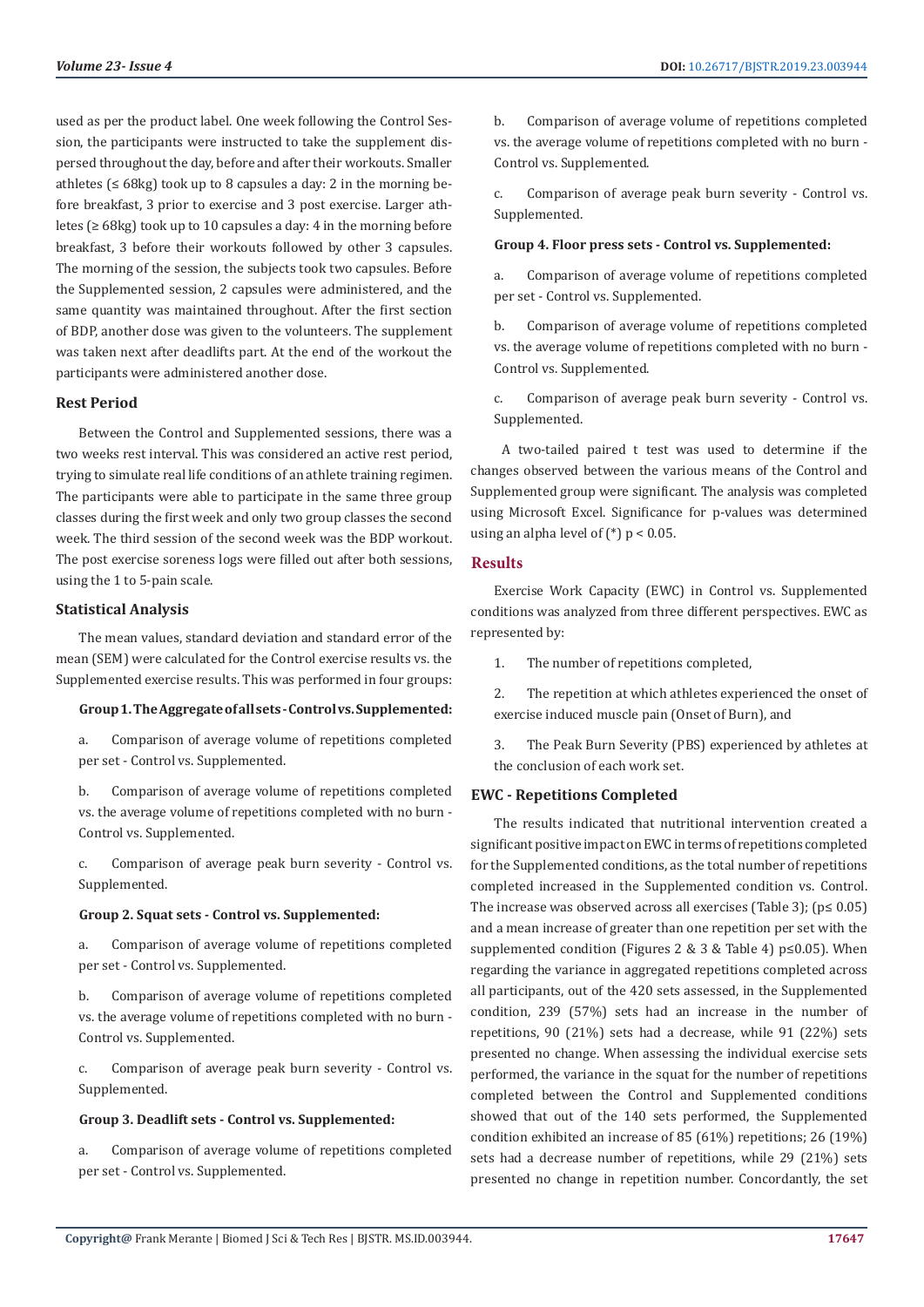variance in the deadlift showed that out of the 140 sets assessed, for the Supplemented condition 77 (55%) had an increase in the number of repetitions, 41 (29%) had a decrease, while 22 (16%)

sets presented no change. Finally, for the floor press 85 (61%) had an increase in the number of repetitions, 32 (23%) sets had a decrease, while 23 (16%) sets presented no change.

|  |  | Table 3: Total Count of Repetitions Completed in the Control Condition vs. the Supplemented Condition. |
|--|--|--------------------------------------------------------------------------------------------------------|
|--|--|--------------------------------------------------------------------------------------------------------|

|                    | Control | Supplemented | $\Delta$ Change<br>(Supplemented - Control) * $p \le 0.05$ |
|--------------------|---------|--------------|------------------------------------------------------------|
| Aggregate          | 4942    | 5429         | 487                                                        |
| Squat              | 1348    | 1477         | 129                                                        |
| Deadlift           | 1371    | 1452         | 81                                                         |
| <b>Floor Press</b> | 2223    | 2500         | 277                                                        |



**Figure 2:** Mean change per athlete in number of repetitions completed increased by 1.16 ± 0.23 in the Supplemented condition vs. the Control condition. Significantly different (\*p<0.01). Control mean 11.77, SD is 4.67; SEM (shown on figure) is 0.07. Mean repetitions completed in the Supplemented condition were 12.93, SD 4.98; SEM (shown on figure) is 0.07. See Table 4 for a comparison of the mean in each of the conditions, Control vs. Supplemented, for squat, deadlift, and floor press.



**Figure 3:** Percent (%) increase in mean repetitions completed in the Supplemented condition vs. the Control condition. Change is significant. For p values see Table 4 and Figure 2.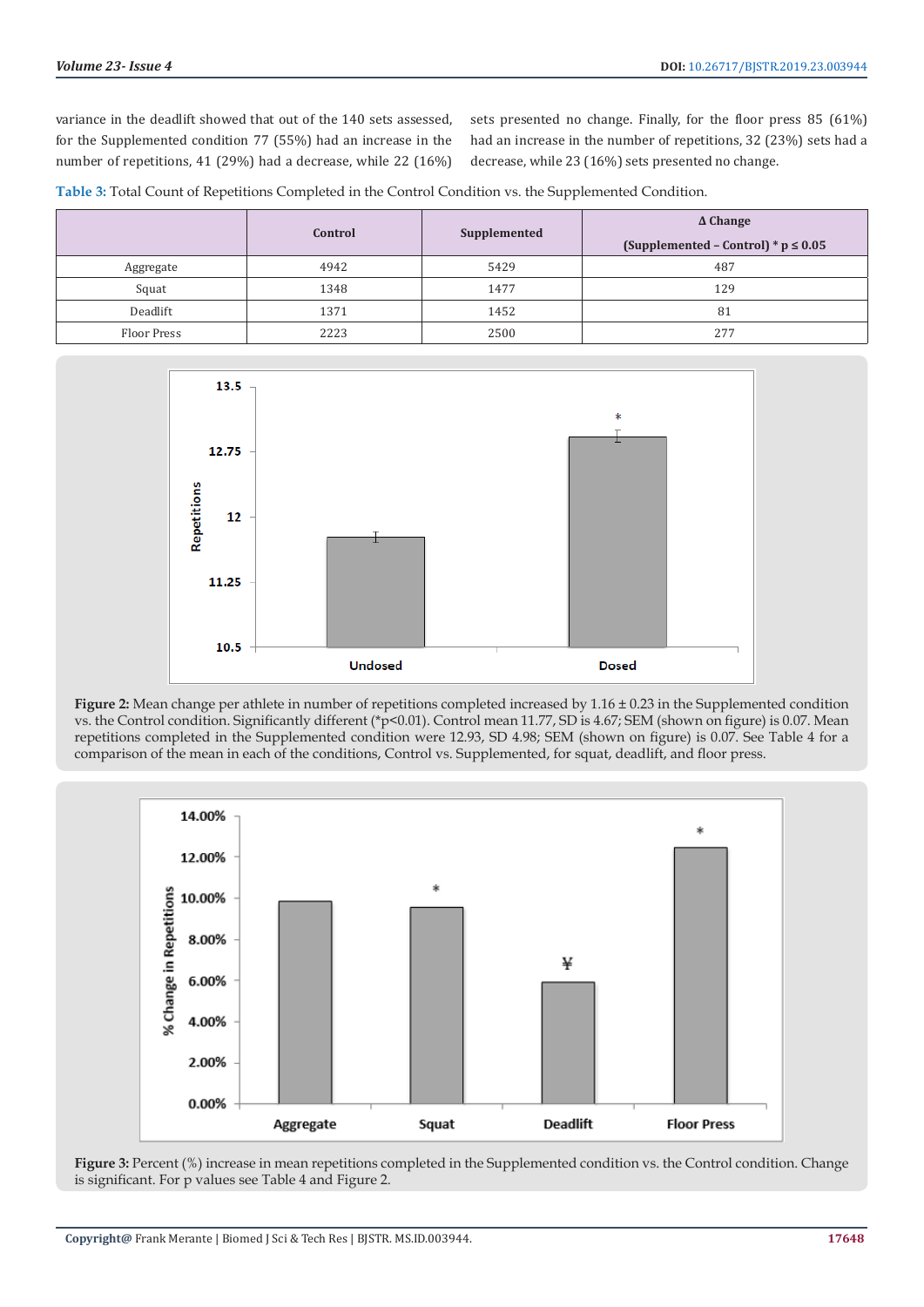|             |                                           | Mean Number of Repetitions Completed in the Control Condition vs. the Supplemented Condition |                 |             |
|-------------|-------------------------------------------|----------------------------------------------------------------------------------------------|-----------------|-------------|
|             | <b>Mean Control Repetitions (SD, SEM)</b> | <b>Mean Supplemented Repetitions (SD, SEM)</b>                                               | Change          |             |
| Squat       | 9.63(1.66, 0.05)                          | 10.55(1.98, 0.05)                                                                            | $+1.84 \pm .27$ | ${}< 0.01$  |
| Deadlift    | 9.79(2.58, 0.07)                          | 10.37(2.19, 0.06)                                                                            | $+0.58 \pm .27$ | ${}< 0.05$  |
| Floor Press | 15.88 (5.54, 0.12)                        | 17.86 (5.41, 0.11)                                                                           | $+1.98 \pm .56$ | ${}_{0.01}$ |

**Table 4:** "SD" is the Standard Deviation (Excel st dev. p), "SEM" is the Standard Error of the Mean. The change is significant (Errors reflect the 95% confidence interval,  $z=1.96$ ,  $\frac{1}{2}$  p < 0.05).

## **EWC – Onset of Muscle Burn**

There appears to be a significant positive impact in EWC in terms of delayed onset of exercise associated muscle pain (burn) in Supplemented conditions as assessed by the variance in aggregate repetitions completed at which athletes reported the onset of burn

between the Control and Supplemented condition (Table 5 & Figure 4 & 5). Out of the 420 sets completed, in the Supplemented condition, 254 (60%) sets had a delay in the onset of burn during the sets completed, 113 (27%) sets presented a hasted onset of burn, while 53 (13%) sets presented no change in the onset of burn moment.

**Table 5:** "SD" is the Standard Deviation, "SEM" is the Standard Error of the Mean.

| Change in the Onset of Muscle pain in Control vs. Supplemented Athletes |                                                      |                                                                  |                |             |  |
|-------------------------------------------------------------------------|------------------------------------------------------|------------------------------------------------------------------|----------------|-------------|--|
|                                                                         | <b>Control Repetitions Without Burn (SD,</b><br>SEM) | <b>Supplemented Repetitions Without Burn (SD,</b><br><b>SEM)</b> | Change         |             |  |
| Squat                                                                   | 6.75(3.04, 0.10)                                     | 7.56(3.19, 0.10)                                                 | $0.81 \pm .42$ | ${}_{0.03}$ |  |
| <b>Deadlift</b>                                                         | $6.79$ (4.16, 0.14)                                  | 7.79 (3.78, 0.11)                                                | $1.00 \pm .48$ | ${}< 0.03$  |  |
| Floor Press                                                             | 11.22(6.18, 0.16)                                    | 13.64 (6.18, 0.14)                                               | $2.42 \pm .65$ | < 0.01      |  |



**Figure 4:** Mean change in the onset of burn increased by 1.41  $\pm$  .31 (95% confidence interval, z=1.96) in the Supplemented condition vs. the Control condition. Significantly different (\*p<0.01). Control mean of repetitions completed without burn 8.25, SD (Excel stdev.p) is 5.10; SEM (shown on figure) is 0.09. Mean of repetitions completed without burn in the Supplemented condition was 9.67, SD 5.37; SEM (show on figure) is 0.08. See Table 5 for a comparison of the mean of repetitions completed without burn in each of the conditions, Control vs. Supplemented, for squat, deadlift, and floor press.



**Figure 5:** % Improvement in mean repetitions completed without burn in the Supplemented condition. Significantly different. For p values see Table 5.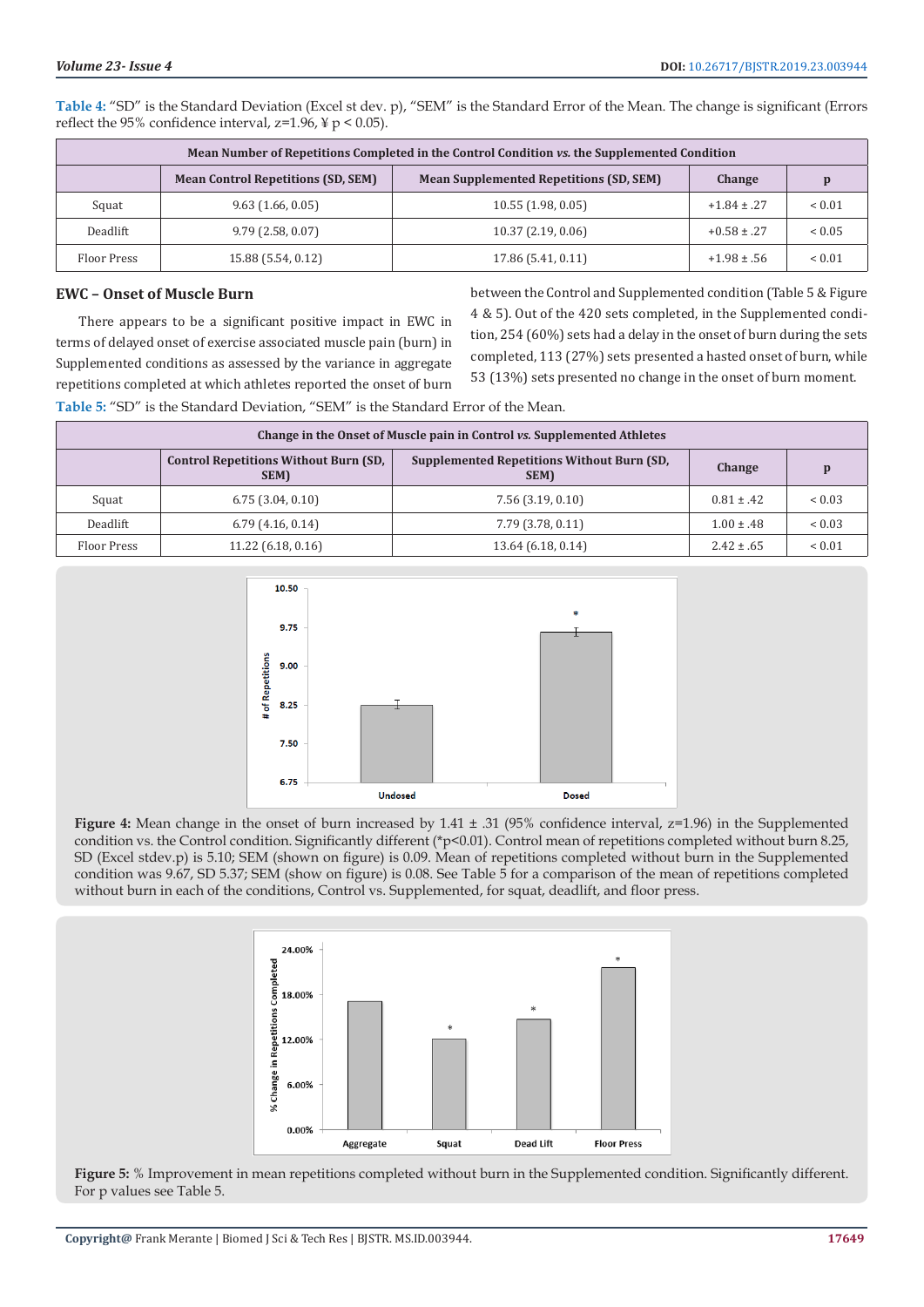For the squat, out of the 140 sets completed in the Supplemented condition, 82 (59%) sets had a delay in the onset of burn during the sets completed, 44 (31 %) sets presented a hasted onset of burn, while 14 (10%) sets presented no change in the onset of burn moment. Similarly, the variance in deadlift repetitions completed at which athletes reported the onset of burn between the Control and Supplemented condition was significant ( $p \le 0.05$ ). Out of the 140 sets completed, in the Supplemented condition, 77 (55%) sets had a delay in the onset of burn during the sets completed, 41 (29 %) sets presented a hasted onset of burn, while 22 (16%) sets presented no change in the onset of burn moment. Finally, for the floor press, the variance in repetitions completed at which athletes reported

the onset of burn between the Control and Supplemented condition was also significant ( $p \le 0.05$ ). Out of the 140 sets completed, in the Supplemented condition, 95 (68%) sets had a delay in the onset of burn during the sets completed, 28 (20 %) sets presented a hasten onset of burn, while 17 (12%) sets presented no change in the onset of burn moment.

# **EWC – Peak Burn Severity (PBS)**

There appears to be a significant impact ( $p$  <0.01) on the selfreported peak burn severity (Tables 6- 10 & Figure 6-8). Under Supplemented conditions, athletes self-reported a reduction in the peak severity of exercise induced muscle burn.

**Table 6:** Change in PBS in Control vs. Supplemented Conditions (\*p < 0.01).

| <b>Burn Severity</b> | Control | Supplemented | Change $*$ |
|----------------------|---------|--------------|------------|
| $1 - no burn$        | 66      | 105          | 39.00      |
| $2$ – onset          | 71      | 113          | 42.00      |
| $3 - \text{mild}$    | 144     | 111          | $-33.00$   |
| 4 - moderate         | 110     | 82           | $-28.00$   |
| $5 - severe$         | 26      | ŏ            | $-18.00$   |

**Table 7:** Change Reported in PBS in Control vs. Supplemented Conditions; Squats. (\*p < 0.01).

|               | Control | Supplemented | Change*  | $%$ Change $*$ |
|---------------|---------|--------------|----------|----------------|
| $1 - no burn$ | 21      | 37           | 16.00    | 76.19%         |
| $2$ – onset   | 33      | 43           | 10.00    | 30.30%         |
| $3 - mild$    | 54      | 45           | $-9.00$  | $-16.67\%$     |
| 4 – moderate  | 25      | 15           | $-10.00$ | $-40.00\%$     |
| $5 - severe$  |         |              | $-5.00$  | $-100.00\%$    |

**Table 8:** Change Reported in PBS in Control vs. Supplemented Conditions; Deadlifts. (\*p < 0.01).

|               | Control | Supplemented | Change $*$ | $%$ Change $*$ |
|---------------|---------|--------------|------------|----------------|
| $1 - no burn$ | 26      | 40           | 14.00      | 53.85%         |
| $2$ – onset   | 13      | 40           | 27.00      | 207.69%        |
| $3 - mild$    | 46      | 30           | $-16.00$   | $-34.78%$      |
| 4 – moderate  | 49      | 26           | $-23.00$   | $-46.94%$      |
| $5 - severe$  | Д,      |              | $-3.00$    | $-75.00\%$     |

**Table 9:** Change reported in PBS in Control vs. Supplemented Conditions; Floor Press. (\*p < 0.01).

|               | Control | Supplemented | Change*  | $%$ Change $*$ |
|---------------|---------|--------------|----------|----------------|
| $1 - no burn$ | 19      | 28           | 9.00     | 47.37%         |
| $2$ – onset   | 24      | 29           | 5.00     | 20.83%         |
| $3 - mild$    | 42      | 34           | $-8.00$  | $-19.05%$      |
| 4 – moderate  | 35      | 39           | 4.00     | 11.43%         |
| $5 - severe$  | 17      |              | $-10.00$ | $-58.82%$      |

**Table 10:** "SD" is the Standard Deviation; "SEM" is the Standard Error of the Mean. Change is Significant for Squat d Deadlift (\*p < 0.01). Change is not significant for Floor Press ( $\ddagger$  p  $\leq$  0.06).

| Change in Reported PBS For Squat, Deadlift, and Floor Press |                                                                      |                  |                 |             |  |
|-------------------------------------------------------------|----------------------------------------------------------------------|------------------|-----------------|-------------|--|
|                                                             | <b>Supplemented PBS (SD, SEM)</b><br>Control PBS (SD, SEM)<br>Change |                  |                 |             |  |
| Squat                                                       | $2.72$ (1.04, 0.05)                                                  | 2.27(0.97, 0.05) | $-0.45 \pm .14$ | ${}< 0.01$  |  |
| Deadlift                                                    | 2.94(1.14, 0.06)                                                     | 2.35(1.11, 0.06) | $-0.59 \pm .18$ | ${}< 0.01$  |  |
| Floor Press                                                 | 3.03(1.24, 0.06)                                                     | 2.75(1.23, 0.06) | $-0.28 \pm .15$ | $\leq 0.06$ |  |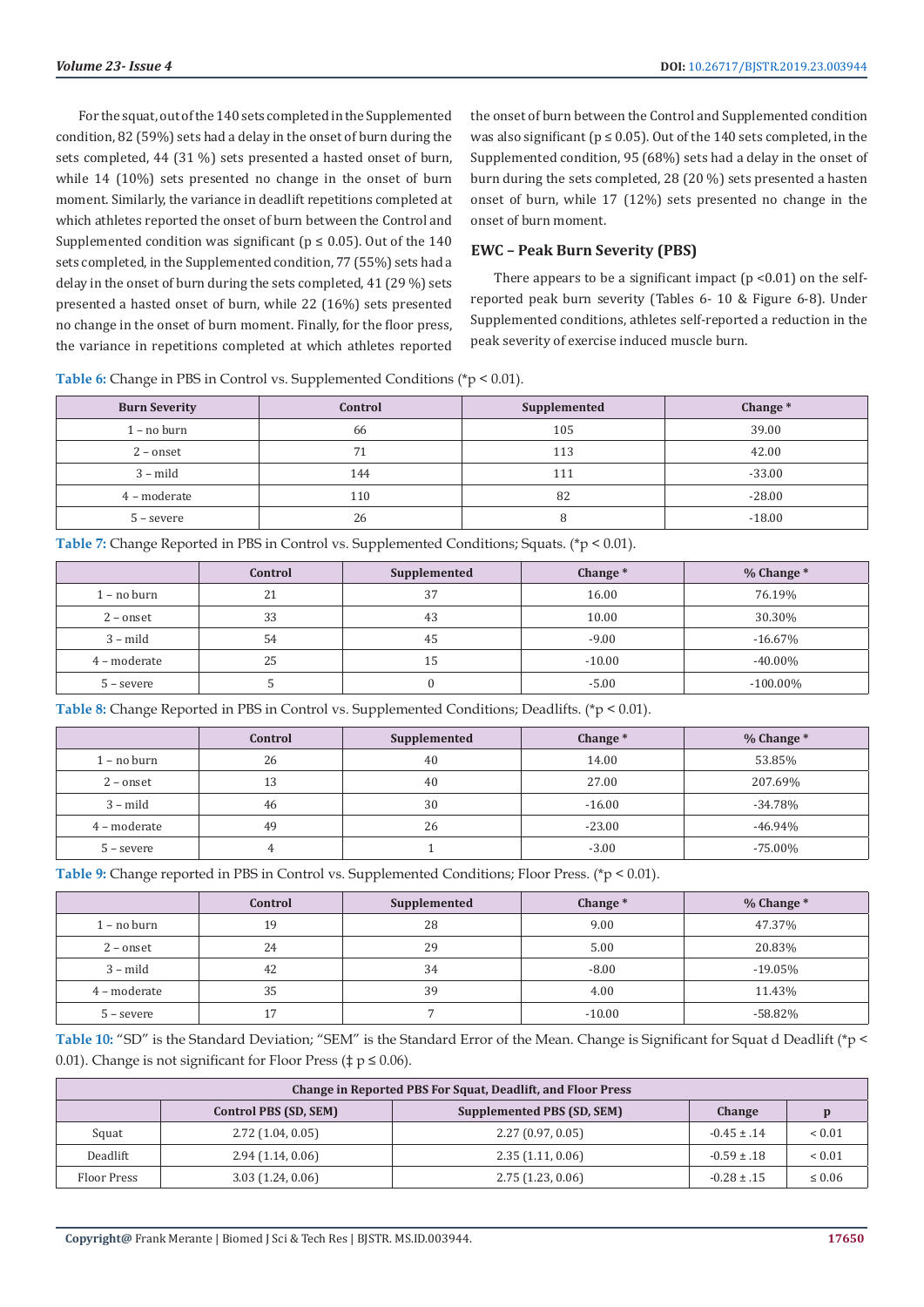

Figure 6: Under Supplemented conditions aggregate reported PBS is reduced. Changes are significant (p < 0.01).



**Figure 7:** Mean change in reported PBS decreased by 0.44 ± .09 in the Supplemented condition vs. the Control condition. Significantly different (\*p<0.01). Control mean 2.90, SD is 1.15 (Excel stdev.p); SEM (shown on figure) is 0.03. Supplemented mean 2.46, SD 1.13 (Excel stdev. p); SEM (shown on figure) is p≤0.04.



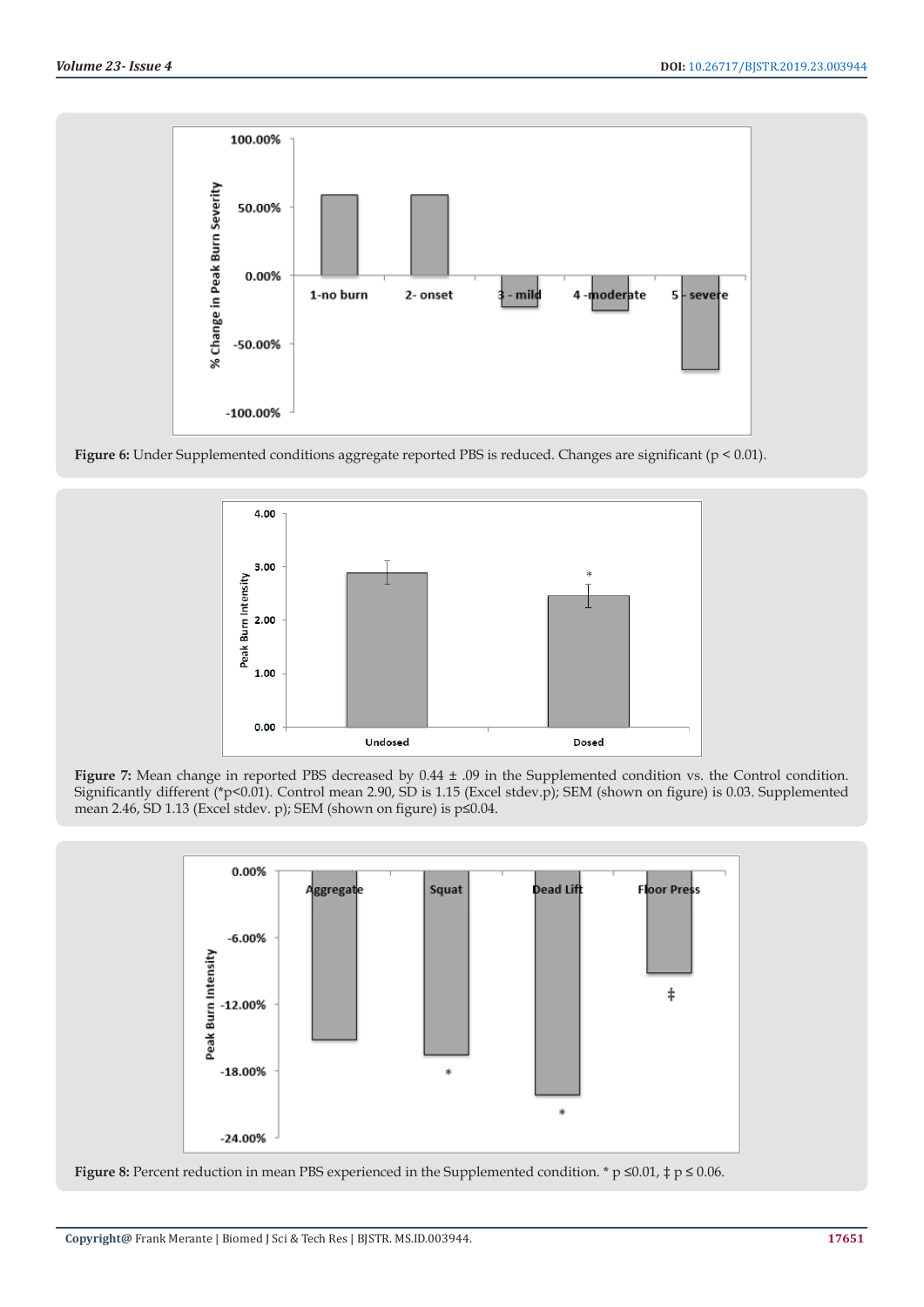# **Discussion**

 A summary of the variance in the aggregate repetitions in Supplemented condition is significantly positive with an 8.5% increase in volume of work due to supplementation without any specific training for a determined period of time. While, studies investigated the optimal zone for volume and intensity to produce significant effect on increased physical capacity, we chose to eliminate those factors and see if the nutritional intervention produces efficient increases in physical performance. The literature is abundant with studies of training modulation from intensity or/and volume perspectives compiled or not with a nutrition component. Katmandulis et al. [53] looked at 8 weeks of higher frequency of training. The effect produced in regard to legs muscle strength was of 1.5%, improvements like those found by Lester et al., [54] which demonstrated greater gains in strength with a higher frequency training regimen. Thomas and Burns [55] identified an 11% increase in strength after 8 weeks of high frequency strength training and 7% for the low frequency group where the two groups were not statistically different, so the results were equivocal. As seen in Table 3, a sufficient frequency and volume of work regardless of the mode (different muscle actions: dynamic external resistance, isokinetic devices, isometric effort) are needed to increase muscle gains.

A study by Mangine, et. al. [56] determined that increased volume of work and not the frequency is the essential factor for hypertrophy and developing strength in men during a resistance program, which is a pivotal step in sports training and rehabilitation. Although the research sometimes cannot identify "the main" single factor to influence performance, volume is one of the essential aspects in improving athletic performance. Improved ability to complete higher volume workouts will not only increase strength it will also be a factor in maintaining high level of technical and tactical performance for a longer period of time (sport specific endurance) [57,58]. Eliminating the modulation of intensity, frequency factor as well as the specific training factor during a certain prescribed period of time this study isolates the effects of supplementation on our participants. Without any specific preparation between the Control and Supplemented workouts and with a time frame of only two weeks, between the Control and Supplemented session, we used nutritional intervention and achieved a significant change in volume of work through an increase in repetitions completed (from 4942 repetitions to 5429 repetitions per aggregate), without altering the weight.

This study demonstrated that a 17% increase in repetitions completed without signs of exercise induced muscle soreness was related to an 8.5% improvement in the volume of work. Statistically there is a definite correlation between the two afore mentioned aspects of work capacity. The moment of the "onset of burn" signaled with an average of a repetition later in the Supplemented condition compared to the Control condition also influenced the improvement in the average aggregates performance by approximately one repetition (mean improvement in repetitions completed from 11.77 repetitions to 12.93 repetitions). Temporary, as it is known, repairable muscle damage is often caused by the novelty of exercise, which can generate metabolic disturbances associated with ischemia. Our volunteers have not performed a workout in this format before our study. Exercise induced muscle damage, which is associated with the self-reported muscle burn results in a temporary decrease in muscle force production and an increase in soreness. Researchers, coaches and athletes have been preoccupied to investigate, reduce and curb the side effects of muscle soreness as studies have been registering a significant decrease in athletic performance. Marcora et al. [59] recorded a reduced running speed by 4% in a self-paced trial due to muscle soreness. With increased perceived exertion and decreased time of performance it was concluded that exercise muscle soreness has a negative impact on running endurance.

Another exercise modality was investigated, and it has been established that after a plyometric muscle damaging exercise protocol, the muscle's ability to produce power is reduced for at least three days. Thus, there is a consensus regarding the negative effect that the exercise muscle soreness has upon athletic performance. Our data, along with other investigative efforts, come to establish the connection between work capacity and muscle soreness and offers a possible solution to increase performance through supplementation. For example, one dose of citrulline malate resulted in a 52.92% improvement in flat bench press repetitions and a 40% decrease muscle soreness (citrulline malate decrease soreness [60]. One dose of malate citrulline, components of our nutritional interventions increases performance and decreased DOMS in high intensity exercise with short rest times (citrulline malate enhances athletic anaerobic performance and relieves muscle soreness- [30]). Malate stimulates tricarboxylic acid intermediates (TCAI) pool and the overall flux within the Krebs cycle, which both can be regarded as means to attaining higher rates of aerobic energy production and as a result a reduction in fatigue sensation reported by the subjects (citrulline malate promotes aerobic energy production inhuman exercising muscle – [30]). Our research findings come to aid the athletic community in order to choose the best type of training interventions according to the specifics of the physical activity and the performance goals established.

Using research results, most of the time coaches, athletes and medical staff have used supplements to curb the effects of muscle soreness on performance and prevent injuries. Multiple recovery options such as electrical therapy and cryotherapy and other interventions offer limited effect in the treatment of exercise induced muscle soreness [61]. The diversity of recommendations regarding dosage and frequency of these recovery methods could be the culprit for not reaching a consensus in terms of their efficacy. Compared to the incidence of muscle soreness phenomenon in physical exercise there are very few evidence-based guidelines of how these methods should be applied to reach their full potential [62-66]. The aggregate, under the Supplemented conditions,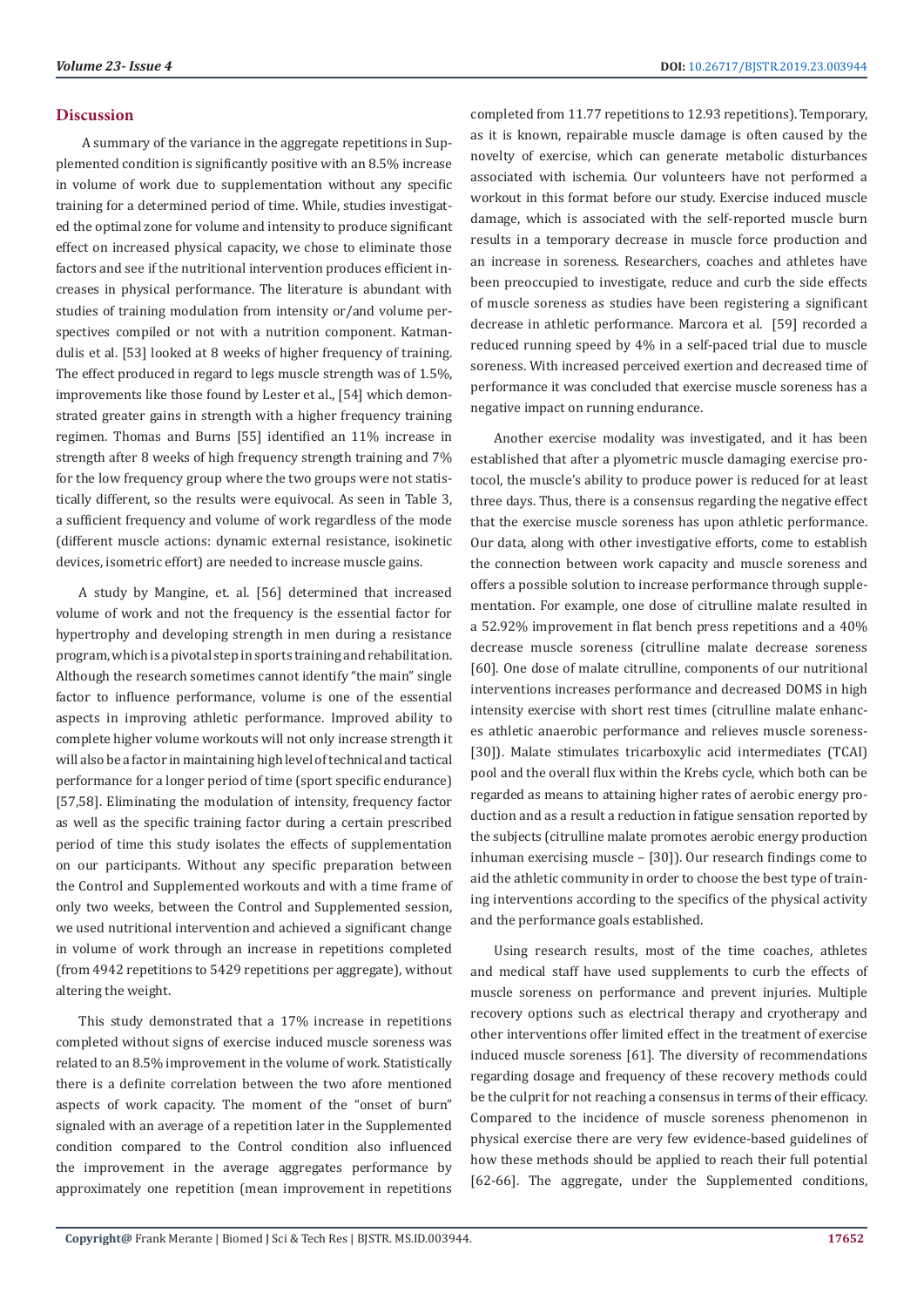experienced 15.2% decrease in muscle burn and athletes experiencing only eight instances of impaired form and severe level of soreness. The muscle fibers undergoing workout related stress could be eliminated or regenerate along with the changes suffered by the connective tissue and offer a greater resistance to further stimuli. Concordantly, studies have shown that supplementing mice with L-malate improved the effort time from 21.1% to 28%. This result can be used as predictor for L-malate improving physical stamina and minimizing muscle damage [67].

Vitamin C, which is a component of the nutritional intervention strategy appears to offer protection against muscle damage and may also improve muscle function. The purported potential of Vitamin C for reducing inflammation within muscle tissue [68], may explain the diminished muscle soreness (Vitamin C as an ergogenic aid) in the Supplemented condition. This study functionally represents a pilot investigation into the possible efficacy of nutritional intervention directed at improving athletic performance and recovery [69]. As such, we have not used a placebo group at this time, and we considered the parameters considered within this study to be stable and reproducible. It is recommendable that prior to the study, the volunteers should participate in 1RM training session opposed to establish our calculation according to the selfreported numbers. We can infer according to the instances of 1 and 2 level of experienced muscle pain (burn), that we would have had a more dramatic change in the peak burn severity between Control and Supplemented condition. We had a high number of number 1 instances in PBS and considering the high volume and intensity pace, we can only conclude that 1RM was likely not very accurate for all participants.

The nutritional intervention although it was very controlled from a time point of view, it should have been better customized according to the weight of the participants. Although the intent of the dosage was to emulate real life conditions, given the design of the study and the fact that the volunteers were evaluated in their performance being compared against themselves, we consider the results accurate despite the limitations in this pilot study. The measured improvements during the Supplemented condition demonstrate that the nutritional intervention used (pyruvate, malate, citrate, Vitamin C) increases exercise work capacity without specific training being developed and it is efficacious relatively fast to improve both performance and recovery.

 The protocol designed for this study can also be used as a testing method of basic strength in the general conditioning phase of a macrocycle. As athletes are looking for different methods of performance enhancement that could make the difference at highly competitive level, our proposed nutritional intervention could have an impact on their result as it was proven in this study as having a major positive influence on physical exertion and ability to sustain it at high levels. The increased volume came as a result of a delayed onset of burn. The prolongation of pain free performance time

coupled with the reduced peak burn severity generated a greater work capacity. Because the work time during BDP was time-capped and supplementation was added, the onset of burn happened later than the Control condition. Therefore, the fatigue installed later, and the participants were able to execute more repetitions overall. Because the onset of burn happened later during the working sets, the peak severity didn't reach the same level in the time allocated to complete the set. The supplementation had a major influence on all these factors and the result was a definite enhancement in athletic performance. It remains to be investigated if the nutritional intervention will have the same impact on an anaerobic effort with declining rest or on an aerobic type of effort.

## **Acknowledgement**

The authors would like to express their thanks and gratitude to Ms. Teresa Artuso for her diligence in compiling the manuscript, the members of Seneca College's Division of Applied Research, Innovation and Entrepreneurship (ARIE), and the support of Seneca's Departmental Chair, Ms. Paola Battiston, for her continuous support of research activities at Seneca College. We appreciate and are grateful to Seneca's applied research fund (ARF) awarded to F. Merante, whose kind funding permitted this body of work to be completed.

## **References**

- 1. [Armstrong RB, Warren GL, Warren JA \(1991\) Mechanisms of exercise](https://www.ncbi.nlm.nih.gov/pubmed/1784873)[induced muscle fiber injury. Sports Med 12\(3\): 184-207](https://www.ncbi.nlm.nih.gov/pubmed/1784873).
- 2. [Ebbeling CB, Clarkson PM \(1989\) Exercise-Induced Muscle Damage and](https://www.ncbi.nlm.nih.gov/pubmed/2657962) [Adaptation. Sports Med 7\(4\): 207-234.](https://www.ncbi.nlm.nih.gov/pubmed/2657962)
- 3. J Frid[én, M Sjöström, B Ekblom \(1983\) Myofibrillar Damage Following](https://www.ncbi.nlm.nih.gov/pubmed/6629599) [Intense Eccentric Exercise in Man. Int J Sports Med 04\(3\): 170-176](https://www.ncbi.nlm.nih.gov/pubmed/6629599).
- 4. [Marcora SM, Bosio A \(2007\) Effect of exercise induced muscle damage](https://www.ncbi.nlm.nih.gov/pubmed/17346288) [on endurance running performance in humans. Med Scien Sports 17\(6\):](https://www.ncbi.nlm.nih.gov/pubmed/17346288) [662-671.](https://www.ncbi.nlm.nih.gov/pubmed/17346288)
- 5. Cheung K, Hume PA, Maxwell P (2003) Delayed onset muscle soreness. Sports Med 33(2): 145-164.
- 6. [Bendahan D, Mattei JP, Ghattas B, Confort Gouny S, Le Guern ME, et al.](https://www.ncbi.nlm.nih.gov/pubmed/12145119) [\(2002\) Citrulline/malate promotes aerobic energy production in human](https://www.ncbi.nlm.nih.gov/pubmed/12145119) [exercising muscle. Br J Sports Med 36\(4\): 282-289.](https://www.ncbi.nlm.nih.gov/pubmed/12145119)
- 7. [Bruce M, Constantin Teodosiu D, Greenhaff PL, Boobis LH, Williams](https://www.ncbi.nlm.nih.gov/pubmed/11254475) [C, et al. \(2001\) Glutamine supplementation promotes anaplerosis but](https://www.ncbi.nlm.nih.gov/pubmed/11254475) [not oxidative energy delivery in human skeletal muscle. Am J Physiol](https://www.ncbi.nlm.nih.gov/pubmed/11254475) [Endocrinol Metab 280\(4\): E669-675.](https://www.ncbi.nlm.nih.gov/pubmed/11254475)
- 8. [Heinonen OJ \(1996\) Carnitine and physical exercise. Sports Med 22\(2\):](https://www.ncbi.nlm.nih.gov/pubmed/8857706) [109-132.](https://www.ncbi.nlm.nih.gov/pubmed/8857706)
- 9. [Shan L, Wang B, Gao G, Cao W, Zhang Y, et al. \(2013\) L-Arginine](https://www.ncbi.nlm.nih.gov/pubmed/23950164) [supplementation improves antioxidant defenses through L-arginine/](https://www.ncbi.nlm.nih.gov/pubmed/23950164) [nitric oxide pathways in exercised rats. J Appl Physiol \(1985\) 115\(8\):](https://www.ncbi.nlm.nih.gov/pubmed/23950164) [1146-1155.](https://www.ncbi.nlm.nih.gov/pubmed/23950164)
- 10. [Hobson R M, Saunders B, Ball G, Harris R C, C Sale, et al. \(2012\) Effects](https://www.ncbi.nlm.nih.gov/pubmed/22270875) [of β-Alanine supplementation on exercise performance: a meta-analysis.](https://www.ncbi.nlm.nih.gov/pubmed/22270875) [Amino Acids 43 \(1\): 25-37.](https://www.ncbi.nlm.nih.gov/pubmed/22270875)
- 11. [Hobson RM, Saunders B, Ball G, Harris RC, Sale C \(2012\) Effects of](https://www.ncbi.nlm.nih.gov/pmc/articles/PMC3374095/) [β-alanine supplementation on exercise performance: a meta-analysis.](https://www.ncbi.nlm.nih.gov/pmc/articles/PMC3374095/) [Amino Acids 43\(1\): 25-37.](https://www.ncbi.nlm.nih.gov/pmc/articles/PMC3374095/)
- 12. [Wax B, Kavazis AN, Luckett W \(2016\) Effects of Supplemental Citrulline](https://www.ncbi.nlm.nih.gov/pubmed/25674699) [Malate Ingestion on Blood Lactate Cardiovascular Dynamics and](https://www.ncbi.nlm.nih.gov/pubmed/25674699)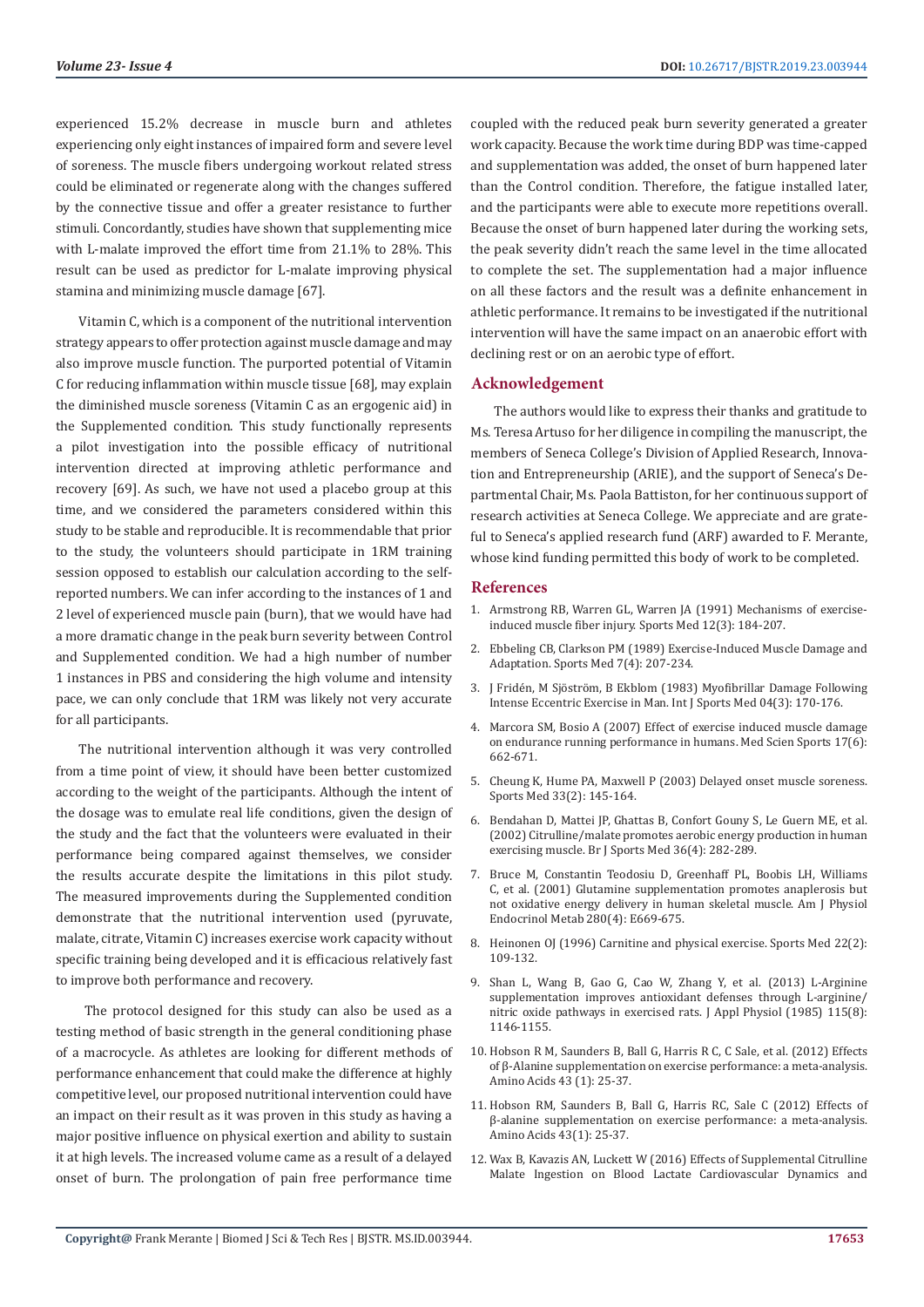[Resistance Exercise Performance in Trained Males. J Diet Suppl 13\(3\):](https://www.ncbi.nlm.nih.gov/pubmed/25674699)  [269-282.](https://www.ncbi.nlm.nih.gov/pubmed/25674699)

- 13. [Wax B, Kavazis AN, Weldon K, Sperlak J \(2015\) Effects of supplemental](https://www.ncbi.nlm.nih.gov/pubmed/25226311)  [citrulline malate ingestion during repeated bouts of lower-body exercise](https://www.ncbi.nlm.nih.gov/pubmed/25226311)  [in advanced weightlifters. J Strength Cond Res 29\(3\): 786-792.](https://www.ncbi.nlm.nih.gov/pubmed/25226311)
- 14. [Pérez Guisado J, Jakeman PM \(2010\) Citrulline malate enhances athletic](https://www.ncbi.nlm.nih.gov/pubmed/20386132)  [anaerobic performance and relieves muscle soreness. J Strength Cond](https://www.ncbi.nlm.nih.gov/pubmed/20386132)  [Res 24\(5\): 1215-1222.](https://www.ncbi.nlm.nih.gov/pubmed/20386132)
- 15. [Takeda K, Machida M, Kohara A, Omi N, Takemasa T, et al. \(2011\) Effects](https://www.ncbi.nlm.nih.gov/pubmed/21908948)  [of citrulline supplementation on fatigue and exercise performance in](https://www.ncbi.nlm.nih.gov/pubmed/21908948)  [mice. J Nutr Sci Vitaminol \(Tokyo\) 57\(3\): 246-250.](https://www.ncbi.nlm.nih.gov/pubmed/21908948)
- 16. [Wax B, Kavazis AN, Luckett W \(2016\) Effects of Supplemental Citrulline](https://www.ncbi.nlm.nih.gov/pubmed/25674699)  [Malate Ingestion on Blood Lactate Cardiovascular Dynamics and](https://www.ncbi.nlm.nih.gov/pubmed/25674699)  [Resistance Exercise Performance in Trained Males. J Diet Suppl 13\(3\):](https://www.ncbi.nlm.nih.gov/pubmed/25674699)  [269-282.](https://www.ncbi.nlm.nih.gov/pubmed/25674699)
- 17. [Ishikura K, Miyazaki T, Ra SG, Endo S, Nakamura Y, et al. \(2011\) Effect](https://www.ncbi.nlm.nih.gov/pubmed/24149876)  [of taurine supplementation on the alterations in amino Acid content in](https://www.ncbi.nlm.nih.gov/pubmed/24149876)  [skeletal muscle with exercise in rat. J Sports Sci Med 10\(2\): 306-314.](https://www.ncbi.nlm.nih.gov/pubmed/24149876)
- 18. [Williams M \(2005\) Dietary Supplements and Sport Performance: Amino](https://www.ncbi.nlm.nih.gov/pmc/articles/PMC2129148/)  [Acids. J Int Soc Sports Nutr. 2\(2\): 63-67.](https://www.ncbi.nlm.nih.gov/pmc/articles/PMC2129148/)
- 19. [Crowe MJ, Weatherson JN, Bowden BF \(2006\) Effects of dietary leucine](https://www.ncbi.nlm.nih.gov/pubmed/16265600)  [supplementation on exercise performance. Eur J Appl Physiol 97\(6\):](https://www.ncbi.nlm.nih.gov/pubmed/16265600)  [664-672.](https://www.ncbi.nlm.nih.gov/pubmed/16265600)
- 20. [She P, Zhou Y, Zhang Z, Griffin K, Gowda K, et al. \(2010\) Disruption of](https://www.ncbi.nlm.nih.gov/pubmed/20133434)  [BCAA metabolism in mice impairs exercise metabolism and endurance.](https://www.ncbi.nlm.nih.gov/pubmed/20133434)  [J Appl Physiol \(1985\) 108\(4\): 941-949.](https://www.ncbi.nlm.nih.gov/pubmed/20133434)
- 21. [Crowe M J, Weatherson J N, Bowden B F \(2006\) Effects of dietary leucine](https://www.ncbi.nlm.nih.gov/pubmed/16265600)  [supplementation on exercise performance. Euro J of App Physio 97 \(6\):](https://www.ncbi.nlm.nih.gov/pubmed/16265600)  [664-672.](https://www.ncbi.nlm.nih.gov/pubmed/16265600)
- 22. [Chang CK, Chang Chien KM, Chang J H, Huang MH, Liang YC, et al. \(2015\)](https://www.ncbi.nlm.nih.gov/pubmed/25803783)  [Branched-chain Amino Acids and Arginine Improve Performance in Two](https://www.ncbi.nlm.nih.gov/pubmed/25803783)  [Consecutive Days of Simulated Handball Games in Male and Female](https://www.ncbi.nlm.nih.gov/pubmed/25803783)  [Athletes: A Randomize Trial. J Plos 10\(3\): e0121866.](https://www.ncbi.nlm.nih.gov/pubmed/25803783)
- 23. [Ivy JL \(1998\) Effect of pyruvate and dihydroxyacetone on metabolism](https://www.ncbi.nlm.nih.gov/pubmed/9624640)  [and aerobic endurance capacity. Med Sci Sports Exerc 30\(6\): 837-843.](https://www.ncbi.nlm.nih.gov/pubmed/9624640)
- 24. Kalman D, Colker CM, Stark R, Minsch A, Wilets I, et al. (1999) Effect of pyruvate supplementation on body composition and mood. Current Therapeutic Research 59(11): 793-802.
- 25. [Stone MH, Sanborn K, Smith LL, O Bryant HS, Hoke T, et al. \(1999\)](https://www.ncbi.nlm.nih.gov/pubmed/10362452)  [Effects of in-season \(5 weeks\) creatine and pyruvate supplementation](https://www.ncbi.nlm.nih.gov/pubmed/10362452)  [on anaerobic performance and body composition in American football](https://www.ncbi.nlm.nih.gov/pubmed/10362452)  [players. Int J Sport Nutr 9\(2\): 146- 165.](https://www.ncbi.nlm.nih.gov/pubmed/10362452)
- 26. [Russell C, Papadopoulos E, Mezil Y, Wells GD, Plyley MJ, et al. \(2014\)](https://www.ncbi.nlm.nih.gov/pubmed/24944546)  [Acute versus chronic supplementation of sodium citrate on 200 m](https://www.ncbi.nlm.nih.gov/pubmed/24944546)  [performance in adolescent swimmers. J Int Soc Sports Nutr 11: 26.](https://www.ncbi.nlm.nih.gov/pubmed/24944546)
- 27. [Timpmann S, Burk A, Medijainen L, Tamm M, Kreegipuu K, et al. \(2012\)](https://www.ncbi.nlm.nih.gov/pubmed/22871128)  [Dietary sodium citrate supplementation enhances rehydration and](https://www.ncbi.nlm.nih.gov/pubmed/22871128)  [recovery from rapid body mass loss in trained wrestlers. Appl Physiol](https://www.ncbi.nlm.nih.gov/pubmed/22871128)  [Nutr Metab 37\(6\): 1028-1037.](https://www.ncbi.nlm.nih.gov/pubmed/22871128)
- 28. [Oopik V, Saaremets I, Medijainen L, Karelson K, Janson T, et al. \(2003\)](https://www.ncbi.nlm.nih.gov/pubmed/14665584)  [Effects of sodium citrate ingestion before exercise on endurance](https://www.ncbi.nlm.nih.gov/pubmed/14665584)  [performance in well trained college runners. Br J Sports Med 37\(6\):](https://www.ncbi.nlm.nih.gov/pubmed/14665584)  [485-489](https://www.ncbi.nlm.nih.gov/pubmed/14665584).
- 29. [Wu JL, Wu QP, Huang JM, Chen R, Cai M, et al. \(2007\) Effects of L-malate](https://www.ncbi.nlm.nih.gov/pubmed/16555951)  [on physical stamina and activities of enzymes related to the malate](https://www.ncbi.nlm.nih.gov/pubmed/16555951)  [aspartate shuttle in liver of mice. Physiol Res 56\(2\): 213- 220.](https://www.ncbi.nlm.nih.gov/pubmed/16555951)
- 30. [Buford T W, Kreider R B, Stout J R, Greenwood M, Campbell B, et al.](https://jissn.biomedcentral.com/articles/10.1186/1550-2783-4-6)  [\(2007\) International Society of Sports Nutrition position stand: creatine](https://jissn.biomedcentral.com/articles/10.1186/1550-2783-4-6)  [supplementation and exercise. JISSN 4\(6\).](https://jissn.biomedcentral.com/articles/10.1186/1550-2783-4-6)
- 31. [Chwalbinska Moneta J \(2003\) Effect of creatine supplementation on](https://www.ncbi.nlm.nih.gov/pubmed/12945828)  [aerobic performance and anaerobic capacity in elite rowers in the course](https://www.ncbi.nlm.nih.gov/pubmed/12945828)  [of endurance training. Int J Sport Nutr Exerc Metab 13 \(2\): 173-183.](https://www.ncbi.nlm.nih.gov/pubmed/12945828)
	- **Copyright@** Frank Merante | Biomed J Sci & Tech Res | BJSTR. MS.ID.003944.
- 32. [Jäger R, Metzger J, Lautmann K, Shushakov V, Purpura M, et al. \(2008\)](https://www.ncbi.nlm.nih.gov/pmc/articles/PMC2276184/) [The effects of creatine pyruvate and creatine citrate on performance](https://www.ncbi.nlm.nih.gov/pmc/articles/PMC2276184/) [during high intensity exercise. J Int Soc Sports Nutr 5: 4.](https://www.ncbi.nlm.nih.gov/pmc/articles/PMC2276184/)
- 33. [Tyka AK, Chwastowski M, Cison T, Palka T, Tyka A, et al. \(2015\) Effect](https://www.ncbi.nlm.nih.gov/pubmed/25804393) [of creatine malate supplementation on physical performance body](https://www.ncbi.nlm.nih.gov/pubmed/25804393) [composition and selected hormone levels in sprinters and long-distance](https://www.ncbi.nlm.nih.gov/pubmed/25804393) [runners. Acta Physiol Hung 102\(1\): 114-122.](https://www.ncbi.nlm.nih.gov/pubmed/25804393)
- 34. [Heinonen OJ \(1996\) Carnitine and physical exercise. Sports Med 22\(2\):](https://www.ncbi.nlm.nih.gov/pubmed/8857706) [109-132.](https://www.ncbi.nlm.nih.gov/pubmed/8857706)
- 35. [Wall BT, Stephens FB, Constantin Teodosiu D, Marimuthu K, Macdonald](https://www.ncbi.nlm.nih.gov/pubmed/21224234) [IA, et al. \(2011\) Chronic oral ingestion of L-carnitine and carbohydrate](https://www.ncbi.nlm.nih.gov/pubmed/21224234) [increases muscle carnitine content and alters muscle fuel metabolism](https://www.ncbi.nlm.nih.gov/pubmed/21224234) [during exercise in humans. J Physiol 589\(Pt 4\): 963-973.](https://www.ncbi.nlm.nih.gov/pubmed/21224234)
- 36. [Van der Beek E J \(1991\) Vitamin supplementation and physical exercise.](https://www.ncbi.nlm.nih.gov/pubmed/1895365) [J Sport Sci 9\(1\): 77-89.](https://www.ncbi.nlm.nih.gov/pubmed/1895365)
- 37. [Van der Beek EJ, Vitamin supplementation and physical exercise](https://www.ncbi.nlm.nih.gov/pubmed/1895365) [performance. J Sports Sci 9: 77-90.](https://www.ncbi.nlm.nih.gov/pubmed/1895365)
- 38. [Mizuno K, Tanaka M, Nozaki S, Mizuma H, Ataka S, et al. \(2008\)](https://www.ncbi.nlm.nih.gov/pubmed/18272335) [Antifatigue effects of coenzyme Q10 during physical fatigue. Nutri 24\(4\):](https://www.ncbi.nlm.nih.gov/pubmed/18272335) [293-299.](https://www.ncbi.nlm.nih.gov/pubmed/18272335)
- 39. [Rosa EF, Ribeiro RF, Pereira FM, Freymüller E, Aboulafia J, et al. \(2009\)](https://www.ncbi.nlm.nih.gov/pubmed/19696358) [Vitamin C and E supplementation prevents mitochondrial damage of](https://www.ncbi.nlm.nih.gov/pubmed/19696358) [ileum myocytes caused by intense and exhaustive exercise training. J](https://www.ncbi.nlm.nih.gov/pubmed/19696358) [Appl Physiol 107\(5\): 1532-1538.](https://www.ncbi.nlm.nih.gov/pubmed/19696358)
- 40. [Rosa EF, Ribeiro RF, Pereira FM, Freym](https://www.ncbi.nlm.nih.gov/pubmed/19696358)üller E, Aboulafia J, et al. (2009) [Vitamin C and E supplementation prevents mitochondrial damage of](https://www.ncbi.nlm.nih.gov/pubmed/19696358) [ileum myocytes caused by intense and exhaustive exercise training. J](https://www.ncbi.nlm.nih.gov/pubmed/19696358) [Appl Physiol 107\(5\): 1532-1538.](https://www.ncbi.nlm.nih.gov/pubmed/19696358)
- 41. [Hodgson AB, Randell RK, Boon N, Garczarek U, Mela DJ, et al. \(2013\)](https://www.ncbi.nlm.nih.gov/pubmed/22974973) [Metabolic response to green tea extract during rest and moderate](https://www.ncbi.nlm.nih.gov/pubmed/22974973)[intensity exercise. J Nutr Biochem 24\(1\): 325-334.](https://www.ncbi.nlm.nih.gov/pubmed/22974973)
- 42. [Herda TJ, Ryan ED, Stout JR, Cramer JT \(2008\) Effects of a supplement](https://jissn.biomedcentral.com/articles/10.1186/1550-2783-5-3) [designed to increase ATP levels on muscle strength power output and](https://jissn.biomedcentral.com/articles/10.1186/1550-2783-5-3) [endurance. J Int Soc Sports Nutr 5: 3.](https://jissn.biomedcentral.com/articles/10.1186/1550-2783-5-3)
- 43. [Currell K, Syed A, Dziedzic CE, King DS, Spriet LL, et al. \(2010\) A- Z of](https://www.ncbi.nlm.nih.gov/pubmed/20858590) [nutritional supplements: dietary supplements, sports nutrition foods](https://www.ncbi.nlm.nih.gov/pubmed/20858590) [and ergogenic aids for health and performance--part 12. Br J Sports Med](https://www.ncbi.nlm.nih.gov/pubmed/20858590) [44\(12\): 905-907.](https://www.ncbi.nlm.nih.gov/pubmed/20858590)
- 44. [Vukovich MD, Sharp RL, King DS, Kershishnik K \(1992\) The effect of](https://www.ncbi.nlm.nih.gov/pubmed/1299500) [protein supplementation on lactate accumulation during submaximal](https://www.ncbi.nlm.nih.gov/pubmed/1299500) [and maximal exercise. Int J Sport Nutr 2\(4\): 307-316.](https://www.ncbi.nlm.nih.gov/pubmed/1299500)
- 45. [Yavuz H U, Turnagol H, Demirel A H \(2014\) Pre-exercise arginine](https://www.ncbi.nlm.nih.gov/pubmed/25177096) [supplementation increases time to exhaustion in elite male wrestlers.](https://www.ncbi.nlm.nih.gov/pubmed/25177096) [Biol Sport 3\(1\): 187-191.](https://www.ncbi.nlm.nih.gov/pubmed/25177096)
- 46. [Yavuz HU, Turnagol H, Demirel AH \(2014\) Pre exercise arginine](https://www.ncbi.nlm.nih.gov/pubmed/25177096) [supplementation increases time to exhaustion in elite male wrestlers.](https://www.ncbi.nlm.nih.gov/pubmed/25177096) [Biol Sport 31\(3\): 187-191.](https://www.ncbi.nlm.nih.gov/pubmed/25177096)
- 47. [Fouré A, Nosaka K, Gastaldi M, Mattei JP, Boudinet H, et al. \(2015\) Effects](https://www.ncbi.nlm.nih.gov/pubmed/25886707) [of branched-chain amino acids supplementation on both plasma amino](https://www.ncbi.nlm.nih.gov/pubmed/25886707) [acids concentration and muscle energetics changes resulting from](https://www.ncbi.nlm.nih.gov/pubmed/25886707) [muscle damage: A randomized placebo-controlled trial. Clin Nutr 35\(1\):](https://www.ncbi.nlm.nih.gov/pubmed/25886707) [83-94.](https://www.ncbi.nlm.nih.gov/pubmed/25886707)
- 48. [Manjarrez Montes de Oca R, Farfán González F, Camarillo Romero S,](https://www.ncbi.nlm.nih.gov/pubmed/23822690) [Tlatempa Sotelo P, Francisco Argüelles C, et al. \(2013\) Effects of creatine](https://www.ncbi.nlm.nih.gov/pubmed/23822690) [supplementation in taekwondo practitioners. Nutr Hosp 28\(2\): 391-](https://www.ncbi.nlm.nih.gov/pubmed/23822690) [399.](https://www.ncbi.nlm.nih.gov/pubmed/23822690)
- 49. [Chang CK, Chang Chien KM, Chang JH, Huang MH, Liang YC, et al. \(2015\)](https://www.ncbi.nlm.nih.gov/pubmed/25803783) [Branched-chain amino acids and arginine improve performance in](https://www.ncbi.nlm.nih.gov/pubmed/25803783) [two consecutive days of simulated handball games in male and female](https://www.ncbi.nlm.nih.gov/pubmed/25803783) [athletes: a randomized trial. PLoS One 10\(3\): e0121866.](https://www.ncbi.nlm.nih.gov/pubmed/25803783)
- 50. [Wesselink E, Koekkoek WAC, Grefte S, Witkamp RF, van Zanten ARH, et al.](https://www.clinicalnutritionjournal.com/article/S0261-5614(18)32426-9/abstract) [\(2019\) Feeding mitochondria: Potential role of nutritional components](https://www.clinicalnutritionjournal.com/article/S0261-5614(18)32426-9/abstract) [to improve critical illness convalescence. Clin Nutr 38\(3\): 982-995.](https://www.clinicalnutritionjournal.com/article/S0261-5614(18)32426-9/abstract)